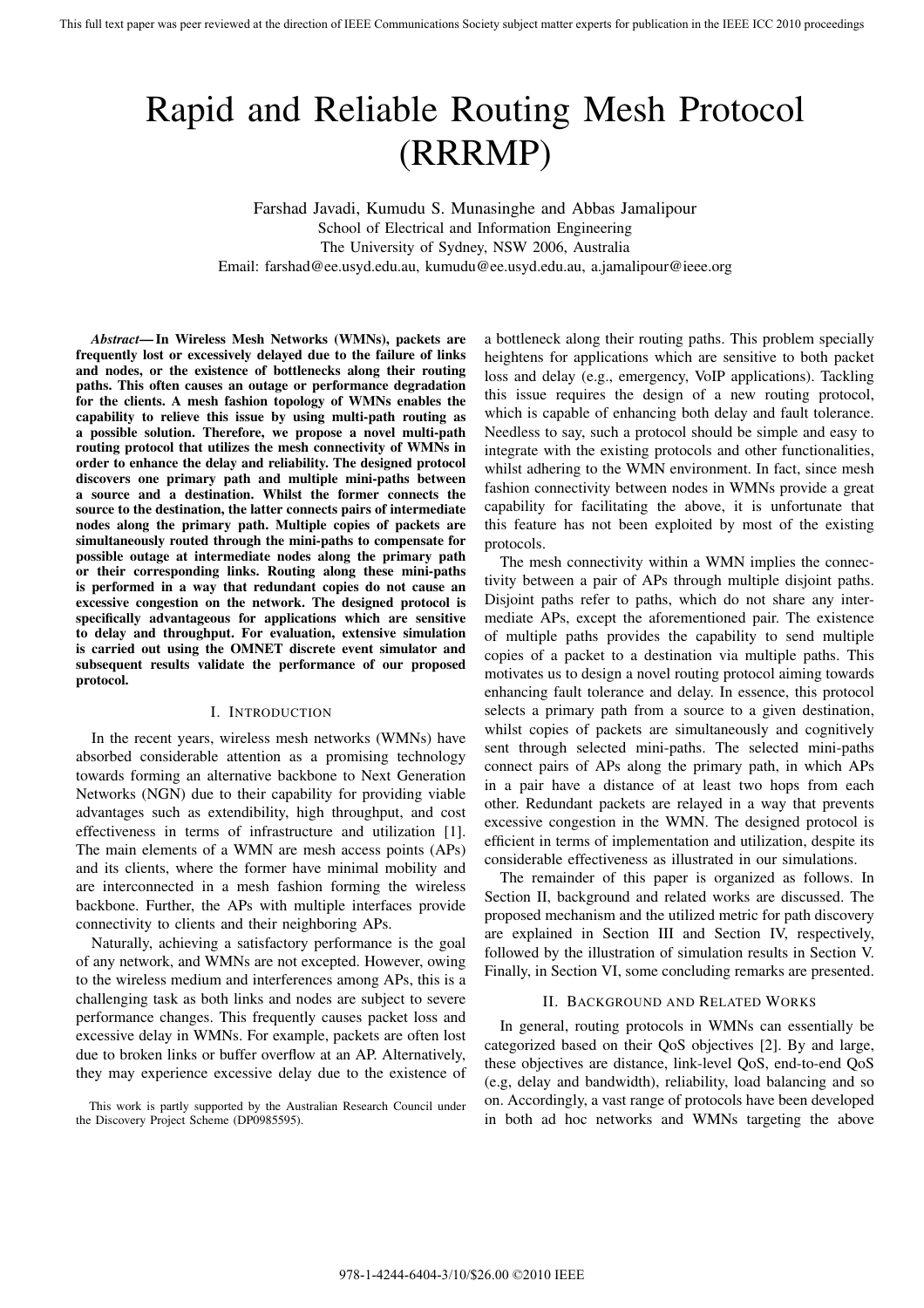objectives [3][4][5]. Obviously, each of these protocols are best suitable for certain networks and applications, based on their QoS objectives, complexity and so on. On the other hand, simplicity of a routing protocol is advantageous as it facilitates the integration with other protocols and functionalities. This certainly eases the utilization of multiple protocols in a network in order to serve various applications with different QoS objectives.

The idea of utilizing multi-path routing in ad hoc networks and WMNs has existed for some time, and many of the recent protocols are developed based on the same idea [6]. This is due to the range of benefits that multi-path routing provides, such as bandwidth aggregation, delay enhancement, fault resilience, load balancing and so on. In numerous reliability aware protocols in ad hoc networks [7][8][9], multiple disjoint paths are discovered and maintained between a source and a destination, where packets are sent along a primary path, and mini-paths are mainly used as a backup in the event of failure at the primary path.

Nasipuri et al. [10] propose two extensions to Dynamic Source Routing (DSR) protocol [11], where the first extension proposes multiple disjoint paths from a source to a destination, whilst the second extension supplies the source and each intermediate node with an alternate route to the destination. They find that the latter extension outperforms the former in terms of reliability and path discovery rate. Further, their modeling efforts show that longer alternate paths tend to break earlier. The use of totally disjoint paths is also argued by [12], where it is analytically proved that fully exploited mesh connectivity results in a better reliability compared to a disjoint construction for a given topology. Our approach is different from [10] as; firstly, each intermediate node along the primary path is provided with at least one mini-path to a further intermediate node along the same path. This implies the superior exploitation of mesh connectivity and existence of shorter mini-paths in comparison to the designed protocols in [10], which subsequently results in a lesser rate of breakage and superior reliability. Secondly, in our approach, copies of a packet are simultaneously sent along the mini-paths, which results in reducing the end-to-end delay in the event of failure, as retransmissions are not required.

A totally different approach from the aforementioned schemes is proposed for WMNs in the Resilient Opportunistic MEsh Routing protocol (ROMER)[13]. In ROMER, a forwarding mesh is created on the fly for each packet and multiple copies of a packet are sent to several paths from a source to a gateway. ROMER assumes there exist a method for finding the minimum cost from each AP to a gateway, and the forwarding decision is subsequently taken based on the packets' credits. Despite the interesting approach of the ROMER, it has several unresolved issues. ROMER is particulary designed for packet traversals from a client to gateways, and it does not support other scenarios. Furthermore, packets are not unicasted towards the gateways but broadcasted. This makes the scheme unreliable for high rate transmissions [2].

Our contribution in this paper lies in the design of a routing



Fig. 1. Rapid and Reliable Routing Mesh Protocol.

protocol for particular applications, which are sensitive to both packet loss and excessive delay. The designed scheme utilizes the concept of multi-path routing for achieving the aforementioned criteria.

## III. PROPOSED ALGORITHM

In general, node and link failures are the most common reasons for packet loss in WMNs. The mesh connectivity of the WMNs implies the existence of multiple paths between a pair of source and destination. This characteristic is utilized in the designed protocol for immunizing the data traversal against both link and node failures. The concept behind the RRRMP is illustrated in Fig.1, where multiple mini-paths simultaneously convey backup packets for retrieving the data affected by packet loss or excessive delay in the event of failures at any intermediate AP or their corresponding links.

RRRMP selects a primary path from the source to a given destination (i.e., the path marked by solid lines in Fig.1). The selected path contains *N* nodes excluding the source and the destination. The nodes along the primary path are denoted by  $AP^P(0), AP^P(1), ..., AP^P(N), AP^P(N+1)$ , where  $AP^P(0)$  and  $AP^P(N + 1)$  are the source and the destination, respectively. Thereafter, the source sends one copy of packets through the primary path, and other copies towards the second furthest AP (e.g.,  $AP<sup>P</sup>(2)$ ). The mini-paths, which are indicated by dotted lines in the figure must not overlap with the primary path. For example, mini-path *A* connects the source  $(AP^P(0))$  to  $(AP^P(2))$ . In the event that no minipath is discovered, the source extends its discovery to the third furthest intermediate AP and this trend continues until the destination is reached. The intermediate APs along the primary path follow the same approach (e.g., mini-paths *B*, *C*, *D* and *E*). If multiple copies of a packet are received by an intermediate AP, the redundant copies are discarded. Since this technique aims to utilize the mesh connectivity of the WMNs to provide high fault tolerance, the primary path should be accordingly selected. To this effect, a new metric, called richness of mesh connectivity is designed for selecting a path with a richer mesh connectivity as discussed in Section. IV.

A step-by-step description of the proposed multi-path routing method is demonstrated with Pseudo-code under Algorithm 1 and explained as:

1) Source  $(AP^P(0))$  selects a reliable and short path towards the destination  $(AP^P(N+1))$ . We refer the nodes along this path as primary nodes. The algorithm for discovering the primary path is discussed in Section IV.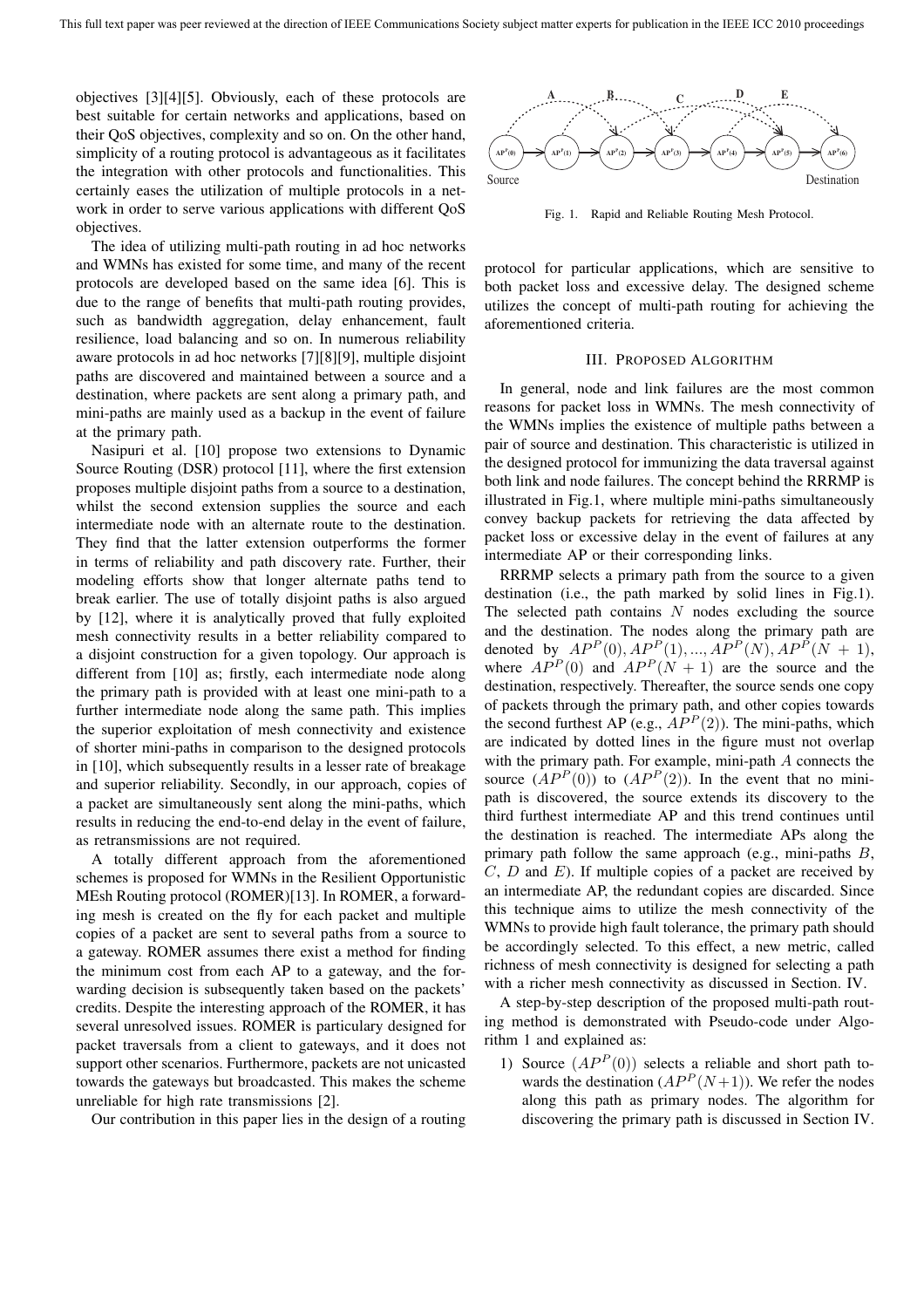Note that, it is assumed that the source routing mechanism is utilized, and sources attach the route information to the packets' header

- 2) Source sends one copy of packets through the selected primary path. This path may experience packet loss due to node or link failures. However, retransmissions of the lost packets may often compensate the packets loss, but impose higher delay. For securing the delay and reliability against such incidents, multiple copies of the packets are sent via the mini-paths, which connect pairs of APs along the primary path.
- 3) As previously stated, each primary node including the source further intends to discover *M* mini-paths towards the second furthest node along the same path. Unlike the primary path, which is selected based on its mesh connectivity richness and distance, mini-paths are only selected based on their distance (i.e., shortest path). Similarly, these paths should neither share a common node with the primary path nor with each other. The participating nodes along these paths are referred here to as alternate nodes. Moreover, node *a* along the minipath *m*, which connects  $AP<sup>p</sup>(i)$  to  $AP<sup>p</sup>(i + j)$  (i.e.,  $j = 2$ ) is denoted by  $AP_{i,i+j}^{A_m}(a)$ . There are incidents that no further mini-path can be discovered towards  $AP<sup>p</sup>(i + j)$ , in this case  $AP<sup>p</sup>(i)$  increases *j* by one. This iteration continues till *M* mini-paths are found by the corresponding AP or the destination is reached (i.e.,  $i + j = N + 1$ . Undoubtedly, larger *M* results in an improved reliability, however may impose higher load to the network. The choice of *M* depends on the sensitivity of data and congestion status of the network.
- 4) Accordingly, *M* copies of a received packet are simultaneously sent through the mini-paths, whilst one copy is always relayed towards the next primary AP. Note that, in case of the source, the copies of originated packets are sent. Furthermore, APs along the primary path temporarily store the sequence numbers of the relayed packets, and subsequently discard those, which were earlier relayed.
- 5) It is further assumed that, nodes in our network periodically advertise their congestion status (i.e., buffer utilization) to their neighbors. Therefore, congested alternate nodes, which are preset to relay packets are skipped by the previous relayed node. In other words, each node checks the congestion status of the next alternate node; If it is congested (i.e., its buffer utilization is more than a certain threshold), another route discovery similar to the above is carried out, in which congested neighbors are excluded. If all neighboring nodes are congested, the packet is discarded. Note that, if the next relayed node is a primary node, the packet is relayed. This technique avoids excessive congestion due to the existence of redundant copies.

Furthermore, broadcasting feature of wireless communication implies that nodes can overhear their neighbors' data

# **Algorithm 1** Pseudocode of the RRRMP

- 1: **if** (Current AP is Source) **then**
- 2: Primary path discovery
- 3: **SET**  $\{AP^P(0), \cdots, AP^P(N+1)\}$ <br>4: **Send one copy of packet to**  $AP^P(1)$
- Send one copy of packet to  $AP<sup>P</sup>(1)$
- 5:  $SET i = 0;$
- 6: Add discovered primary APs to Excluded List (EL)
- 7: **else if** (Current AP is a primary node) **then**
- 8: Check the packet sequence number
- 9: **if** (Packet was previously received) **then**
- 10: Discard Packet
- 11: **else**
- 12: Store the packet sequence number
- 13: **SET**  $i = AP$ 's identifying numeral
- 14: Send one copy of packet to  $AP<sup>P</sup>(i+1)$
- 15: Add next primary APs to EL
- 16: **end if**
- 17: **end if**
- 18: **SET**  $m = 0$  and  $j = 2$
- 19: **while**  $(m < M)$  and  $((x + j) < (N + 1))$  **do**
- 20: Discover shortest path to  $AP<sup>P</sup>(i + j)$ , which does not include APs in the EL
- 21: Set  $\{AP^{A_m}(1), \cdots, AP^P(i+j)\}$ <br>22: **if** (Path discovered) **then**
- if (Path discovered) then
- 23: **if**  $(AP_{i,i+j}^{A_m}(1)$  congested) **then**
- 24: Add  $AP_{i,i+j}^{A_m}(1)$  to EL
- 25: **else**
- 26: Send one copy to  $AP_{i,i+j}^{A_m}(1)$
- 27: **SET**  $m = m + 1$
- 28: **end if**
- 29: **else** 30:  $j = j + 1$
- 31: **end if**
- 32: **end while**

transmissions. As RRRMP may send multiple copies of packets to multiple neighboring APs, this data traversal can be done by one transmission. In other words, the sender multicasts the packets to the selected neighboring APs. On the other hand, successful reception of packets at a primary AP can be overheard by its neighboring nodes and subsequently they can discard other copies in advance. Note that, in RRRMP mini-paths are generally shorter as they are between two APs, which are few hops apart (normally two hops). Therefore, this results in minimal transmissions during the transmission of backup copies.

# IV. DISCOVERY OF PRIMARY PATH

Traditionally, hop-count (i.e., the shortest path) is the main metric for selecting a routing path for many existing protocols [14][15]. The main advantages of this metric are its simplicity and low overhead requirements. Although shortest path provides a minimum number of intermediate APs towards a given destination, and an increased robustness against nodes' failure, it may not be necessarily rich in terms of mesh connectivity.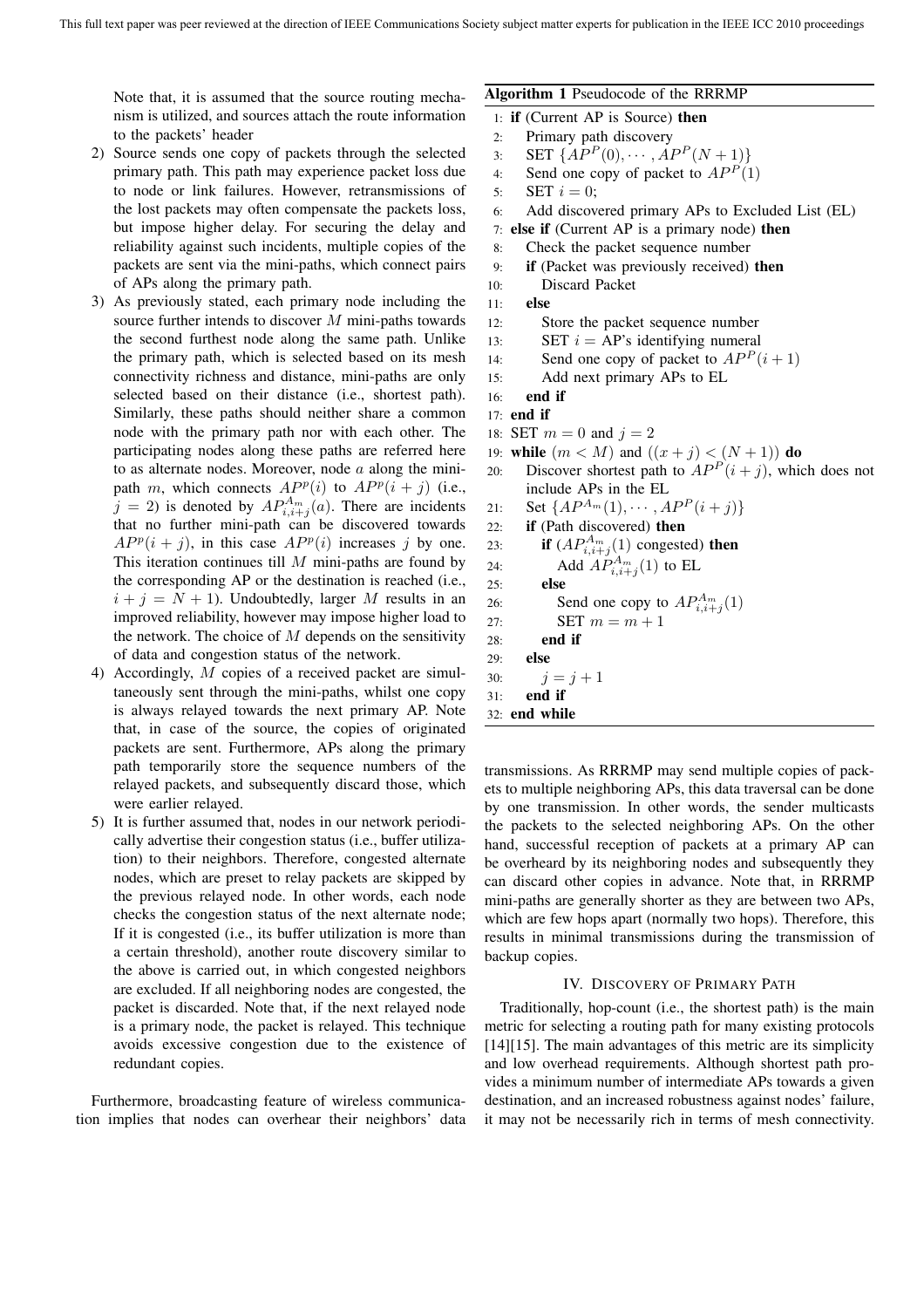A path is considered to have a rich mesh connectivity, when its participating nodes have a high number of connectivity (links) with other nodes within their neighborhood. As this characteristic is exploited by the designed technique, a new metric is defined, which takes both distance and the richness of mesh connectivity into consideration. The richness of mesh connectivity  $(R)$  relates to the average number of links that each participating node contains along the path, measured by the harmonic mean as:

$$
R = \frac{N}{\frac{1}{l_1} + \frac{1}{l_2} + \dots + \frac{1}{l_n}}
$$
 (1)

where *N* denotes the number of participating nodes along the path and *l* represents the number of connected neighbors to the  $n^{th}$  node along that path. The reason behind utilizing the harmonic mean is that the mean strongly tends to be the least value of the elements. This is significant for the proposed technique, as a node with a few links may become a bottleneck, and may subsequently reduce the connection reliability. On the other hand, a shorter path is preferred as lesser nodes are involved in packet transmissions. Therefore, the metric for selecting the primary path denoted by *U* is related to the tradeoff of *R* and *N*, in which *R* and *N* should be maximized and minimized respectively. Therefore the path with the minimized metric of *U* is preferred as:

$$
U = \frac{N}{R} = \frac{1}{l_1} + \frac{1}{l_2} + \dots + \frac{1}{l_n}
$$
 (2)

Simply, the Dijkstra algorithm can be applied for discovering the primary path, where the weight of  $\frac{1}{l}$  is assigned to each node throughout the WMN [16]. Therefore, for a given pair of source and destination, a path which results in a minimum *U* is selected as the primary path.

## V. SIMULATION RESULTS

We evaluate the performance of our proposed protocol using the OMNET discrete event simulator. The adopted network topology in the simulation contains sixty static APs, which are randomly distributed throughout an area of 800*m×*800*m*. The transmission range of an AP is set to 100*m* and each AP generates packets towards a random destination for a random and limited period. Both the destination and the period frequently changes during the simulation. Moreover, the accessibility rate of the APs to the radio interface is modeled as a Poisson distribution, where the maximum achievable data rate is set to 17*M bps*. Each AP is equipped with a FIFO (First-In, First-Out) queue with a random buffer size (maximum 2 MB). Further APs advertise their congestion status to their one-hop neighbors every 0*.*1 second. The AP is assumed to be congested, when its buffer utilization is more than 60%. Since the mesh network topology is static, it is assumed that APs have full knowledge of the topology and path selection algorithms are performed at sources (source routing).

For performance comparison purposes, two scenarios are considered. In the first scenario, the shortest path is selected for relaying the generated packets from a source to a destination.



Fig. 2. Throughput comparison for the selected connections.



Fig. 3. Delay comparison for the selected connections.

In the results, this scenario is labeled as a Single Path (e.g., the OLSR protocol [17]). In the second scenario 10% of the connections are randomly selected to use the RRRMP, whilst the remaining connections utilize the same approach that is utilized in the first scenario. The number of mini-paths (*M*) for the RRRMP connections is set to 2. Note that, the performance of the system is illustrated versus the average load of the APs in the network. For an AP, this load relates to the sum of relayed traffic received from its neighboring APs and its generated traffic, against its available bandwidth. Intuitively, the average load of 100% does not necessarily mean that all nodes in the network are completely congested. In fact, it represents the condition, where some APs are overloaded and others are in less congested conditions, which subsequently results in the average of 100%.

Figure 2 illustrates the average throughput (i.e., successful packet transmission) achieved by those of connections that